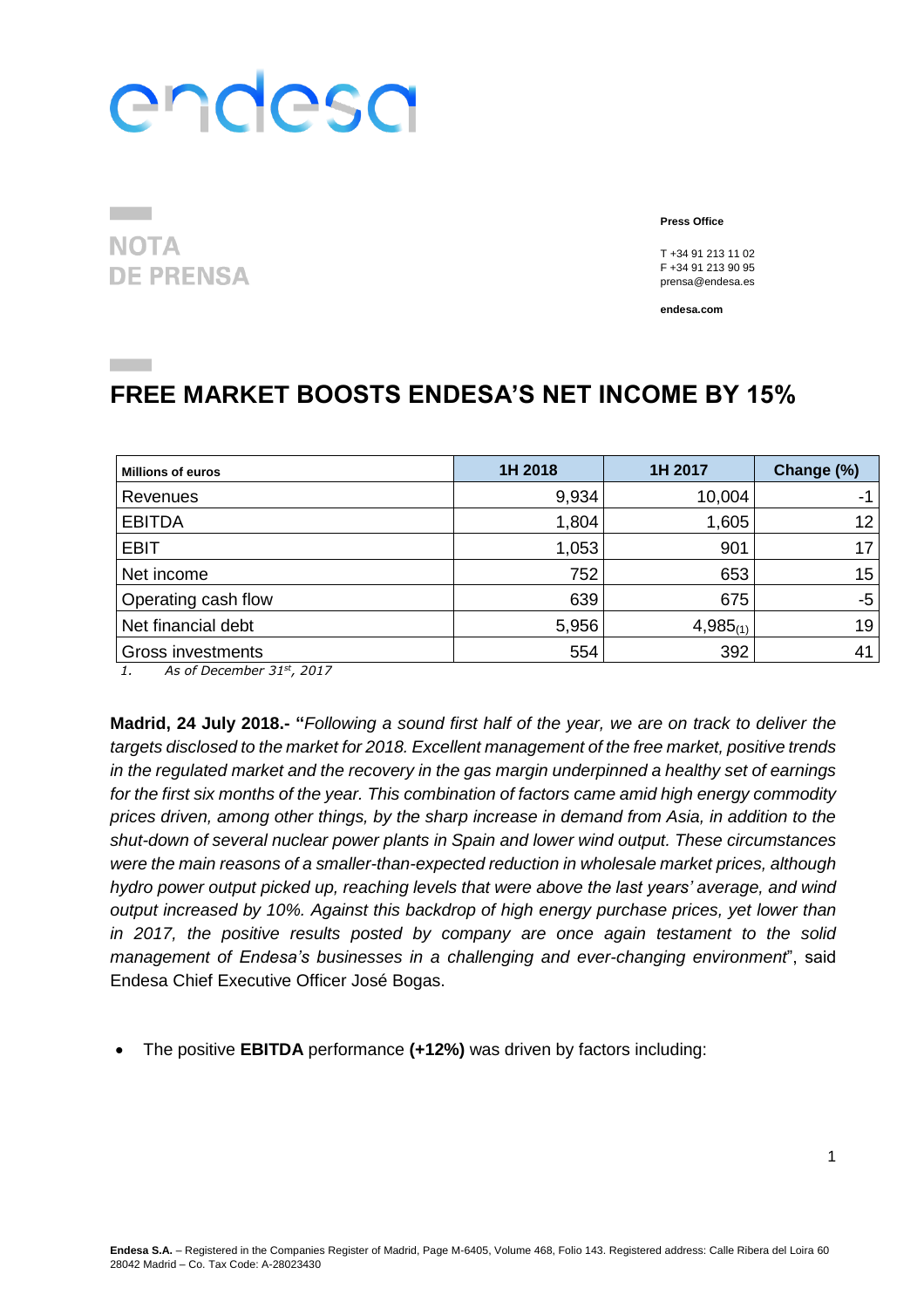- $\checkmark$  The company's strategy in the free market helped pave the way for a 19% margin increase in the business, allowing its EBITDA to grow by 42%. This increase was the result of:
	- A 2.3% drop in wholesale electricity prices.
	- A marked improvement in the gas business, which contributed 65 million euros to Endesa's gross margin in the first half of the year. Excluding one-offs, the improvement in the gas business amounts to 87%.Adjusted EBITDA (i.e. excluding one-offs) from the free market business rose by 26%
- $\checkmark$  The regulated business margin increased by 0.4% -4% in adjusted terms-, mainly through improved remuneration of electricity distribution, which resulted in a 1.4% increase in regulated EBITDA.
- Fixed operating expenses were broadly flat year-on-year, offsetting the impact from inflation and company's growth, as envisaged in Endesa's Strategic Plan.
- **EBIT** increased by 17% following the EBITDA increase.
- As a result of all these factors, **net income** grew by 15%.

#### **Operating cash flow, net financial debt and investments**

- **Operating cash flow** picked back up in the second quarter of 2018, in the wake of the exceptional decline of working capital through March, which had adversely affected operating cash flow in the first quarter. This situation should continue to correct over the course of the year.
- Net financial debt increased by 970 million euros compared to December 31<sup>st</sup>, 2017 due to several factors, such as payment of 748 million euros in dividends and the acquisition of the five Gestinver wind farms with a total capacity of 132 MW.
- **Gross investments** amounted to 554 million euros, up 41% mainly due to the wind projects that Endesa is developing as a result of the wind and photovoltaic power that the company won in the renewable energy auctions held by the Energy Ministry in 2017.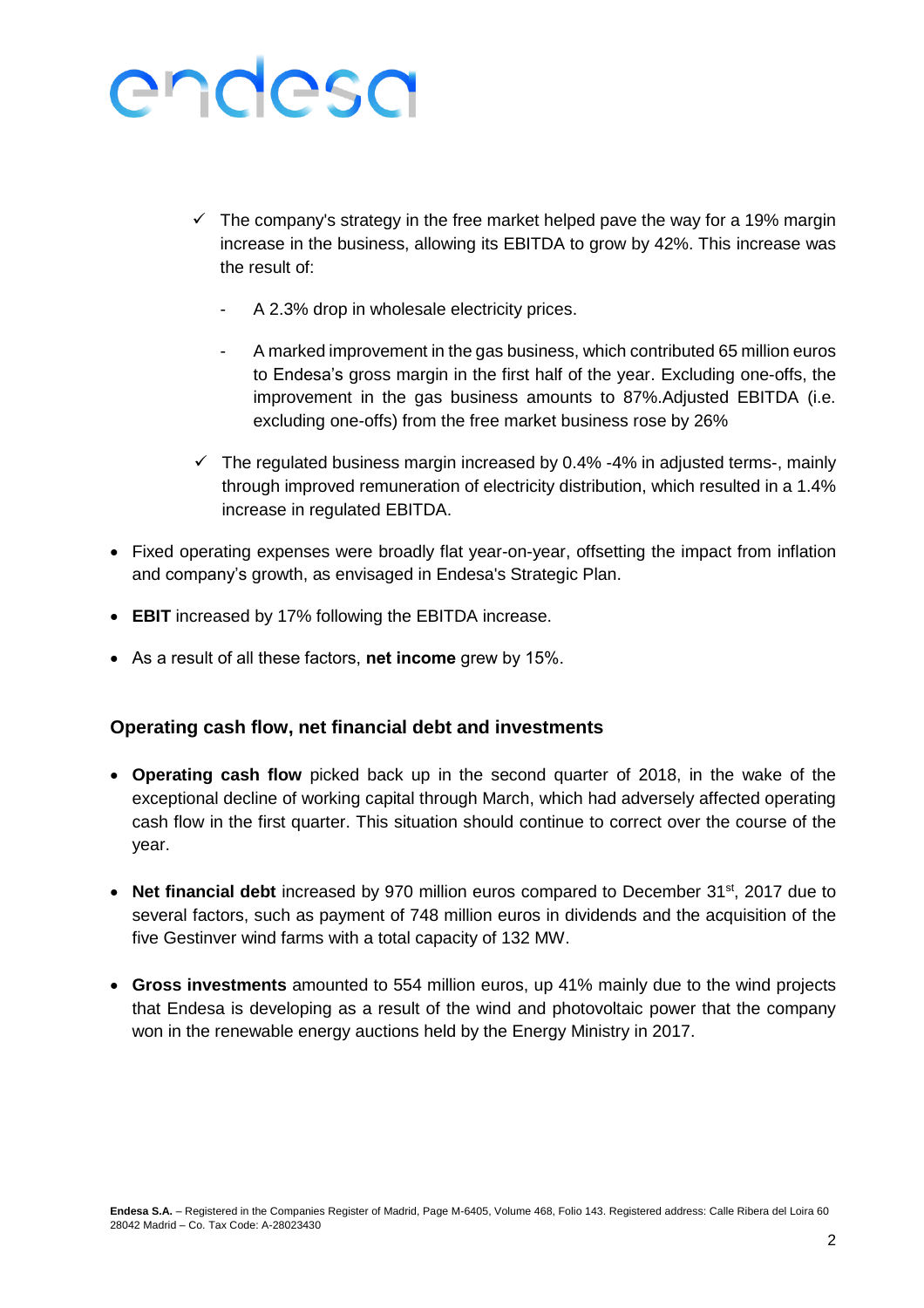### **Operating results**

|                                | 1H 2018 | 1H 2017 | Change (%) |
|--------------------------------|---------|---------|------------|
| GWh                            |         |         |            |
| Production                     | 34,868  | 37,678  |            |
| <b>Free Market sales</b>       | 41,912  | 44,706  | $-6.2$     |
| <b>Regulated Market sales</b>  | 7,256   | 7,767   | $-6.6$     |
| <b>Distributed Electricity</b> | 57,351  | 57,654  | $-0.5$     |
| Gas sales $(1)$                | 43,344  | 42,352  | 2.3        |

*(1) Without own consumption for electricity generation.*

- In 1H 2018, **electricity demand in the Spanish mainland system** increased by 1.2%, or 1.1% adjusted for working days and temperature.
- **Renewable generation** in the period met 42.1% of total mainland electricity demand in Spain, up from 36.7% in 1H 2017.
- **Endesa's production** was down 7%. This drop is attributable, as previously noted, to the sharp increase in overall hydro generation in the Spanish electricity system in the first half of the year, resulting in a decrease in output from Endesa's thermal power plants.
	- **CO<sup>2</sup> emissions-free technologies** (hydro, wind, solar and nuclear) represented **55% of Endesa's mainland generation mix in 1H 2018**, up from 48% in 1H 2017.
	- Endesa's production in **Non-Mainland Territories** (NMT) was 6,160 GWh (-2.3%).
- Overall, in the first half of 2018, Endesa reached a 21% **market share** in mainland generation, 43% in distribution and 33.8% in sales to free market customers, underscoring its status as the leader of the Spanish electricity market.
- The company's **free market** customer base stood at 5,668,962 at the end of 1H 2018, a 1.4% increase from December 31<sup>st</sup>, 2017.
- $\bullet$  In the first six months of 2018, gas sales in the country increased by 7.7% year-on-year.